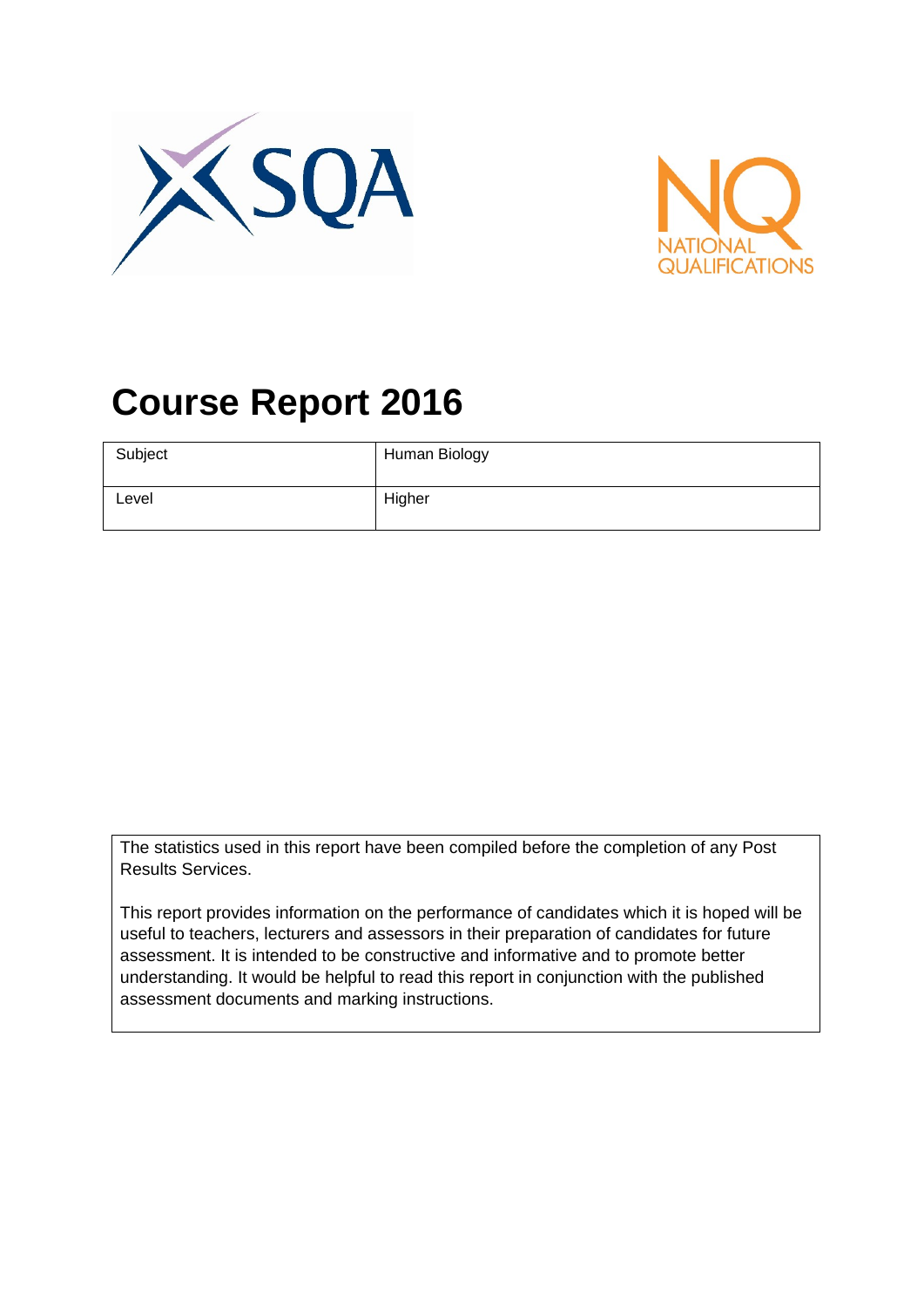# **Section 1: Comments on the Assessment**

#### **Component 1: Question paper**

Section 1 (Objective test): this section performed as expected.

Section 2: this section performed slightly less well than expected. This was taken into account when setting grade boundaries.

Candidates were generally good at demonstrating knowledge but found applying their knowledge more challenging. It is encouraging that many candidates were able to demonstrate good numeracy skills, but literacy skills let down a significant number of candidates. These candidates tended to misinterpret questions or found it difficult to correctly phrase their answers.

### **Component 2: Assignment**

Candidates demonstrated a real improvement in their performance. This was mainly due to an improvement in the applying knowledge and processing/presenting sections. The analysis, conclusion and evaluation sections continue to be the most challenging.

# **Section 2: Comments on candidate performance**

# **Areas in which candidates performed well**

#### **Component 1: Question paper**

#### **Section 1 (Objective test)**

- Questions 1, 3, 5, 8, 13 and 19: most candidates demonstrated that they had knowledge and understanding of these topics.
- Questions 2, 4, 7, 14, 18 and 20: most candidates could apply their knowledge and understanding and answered these questions correctly.
- Questions 6 and 9: most candidates had the skills required to solve these problems.

#### **Section 2**

Most candidates demonstrated good knowledge of the following course areas:

| Question 1(a) | structure of DNA                               |
|---------------|------------------------------------------------|
| Question 2    | DNA transcription and translation              |
| Question 3(b) | cancer development and spread through the body |
| Question 5(c) | electrical activity in the heart               |
| Question 7    | obesity, benefits of exercise and BMI          |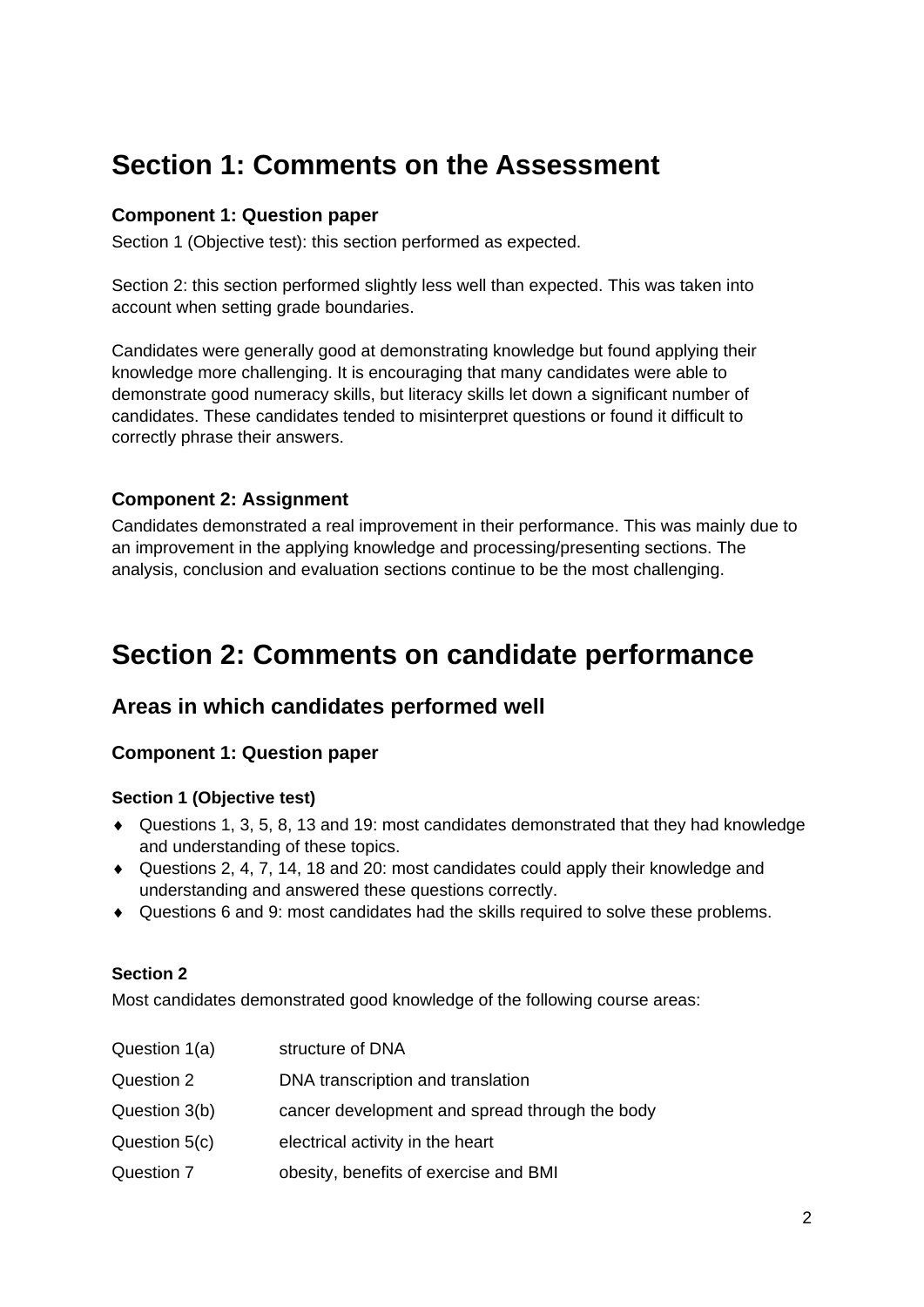| Question $8(b)$ , $(c)$ | using a placebo and double-blind trials                                                         |
|-------------------------|-------------------------------------------------------------------------------------------------|
| Question 9(a)           | identification of the cerebrum                                                                  |
| Question 10             | identification of the axon and naming fast-twitch muscle fibres                                 |
| Question 11             | explanation of why widespread vaccination programmes against<br>measles are not always possible |
| Question 13A            | atherosclerosis                                                                                 |
| Question 13B            | Type 1 and Type 2 diabetes                                                                      |

Most candidates performed well in the following skill areas:

- $\bullet$  Selecting information: Questions 3(a)(ii) and 11(a) candidates were generally good at selecting data from graphs.
- $\bullet$  Presenting information: Question 4(d) the majority of candidates were able to draw a bar graph correctly.
- Processing information: Questions 3(a)(i), 4(b), 6(a)(i), 6(a)(iii), 6(a)(iv) and 11(c) candidates were generally good at performing calculations.
- ◆ Designing practical investigations: Question 4(a) most candidates could identify two variables that needed to be kept constant during the investigation.
- $\bullet$  Providing supported explanations: Question 8(a) the majority of candidates were able to provide explanations supported by evidence in the table.

#### **Component 2: Assignment**

- Section 1: Almost all candidates produced an appropriate aim for their investigation.
- Section 2: Most candidates were able to show good knowledge and understanding of the human biology underlying their investigation at a depth appropriate to Higher.
- Section 3: Most candidates were able to select two pieces of data/information that were relevant to their investigation and allowed for a conclusion to be drawn.
- Section 4: Most candidates were able to process and present their raw data.
- Section 8: Most candidates produced a report that was logically structured, had an appropriate title and contained references.

# **Areas which candidates found demanding**

#### **Component 1: Question paper**

#### **Section 1 (Objective test)**

 Question 10: many candidates could not apply their knowledge of male reproductive hormones to the diagram. Almost as many candidates chose answers B or C as chose the correct answer (A). This indicates that candidates were unclear about the functions of testosterone.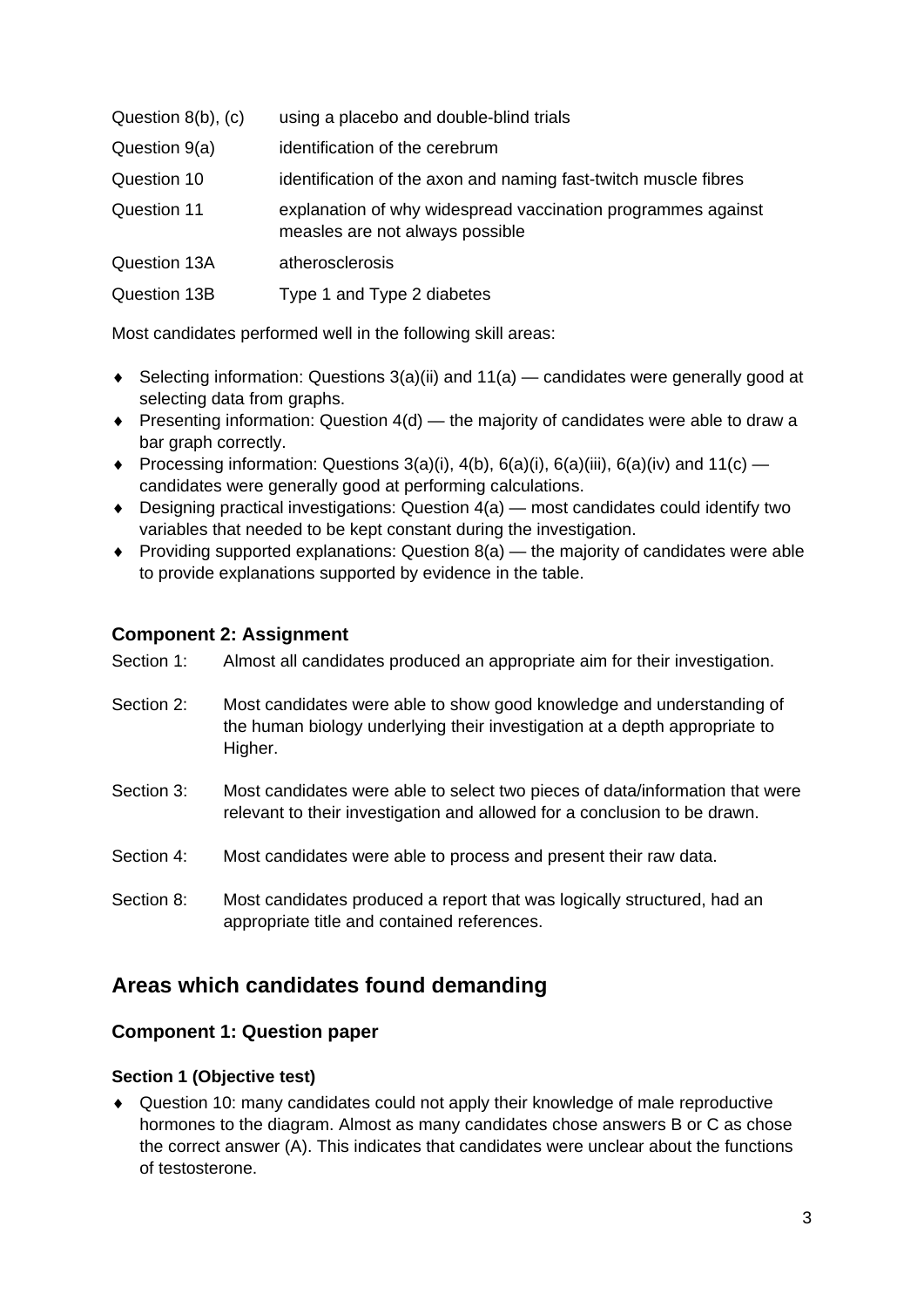- Question 11: this was a challenging skills-based question. Many candidates chose the 3rd or 17th of May and appeared not to use the data in the graph to help them obtain the correct answer (29th of May).
- Question 12: this question was very poorly done despite it virtually replicating the wording in the Course Assessment Specification. Candidates did not appear to have any knowledge about the stimulation of ovulation by drugs.
- Question 15: this was a challenging question where candidates had to apply the knowledge that the limbic system is where spatial memories are located.
- Question 16: many candidates were unable to apply their knowledge of perception to the playing card example.
- Question 17: this skills-based question, where candidates had to select and process information, proved challenging with many candidates unable to do it.

#### **Section 2**

- Question 1(b): most candidates did not know that the strands are replicated in different ways as nucleotides can only be added to the 3' end of a new strand.
- Question 1(c): many candidates were unable to describe the functions of DNA polymerase and ligase in DNA replication.
- $\triangleq$  Question 2(a)(iv): this was a challenging question. Many candidates struggled to identify the missing bases in the mature mRNA transcript which formed the intron.
- $\bullet$  Question 4(c): many candidates were unable to describe how the reliability of the results was increased by repeating the investigation and calculating averages.
- $\bullet$  Question 4(e): most candidates described the trend in the graph and did not mention respiration rate. The conclusion had to relate to the aim, which was about the effects of physical activity on respiration rate.
- $\triangleleft$  Question 5(b): many candidates realised that the oxygen concentration of the blood would decrease but were unable to explain that this was due to deoxygenated blood entering the left ventricle.
- $\blacklozenge$  Question 6(a)(ii): many candidates thought that presenting the data as per 100 000 made it reliable. Very few candidates realised that doing this allowed different sizes of populations to be compared.
- $\bullet$  Question 6(c): many candidates realised that the damage must be in the right side of the brain. However, most candidates did not say that this meant the brain was unable to send impulses to the muscles, in order to make them contract.
- Question 8(d): most candidates did not understand what error bars indicate about data.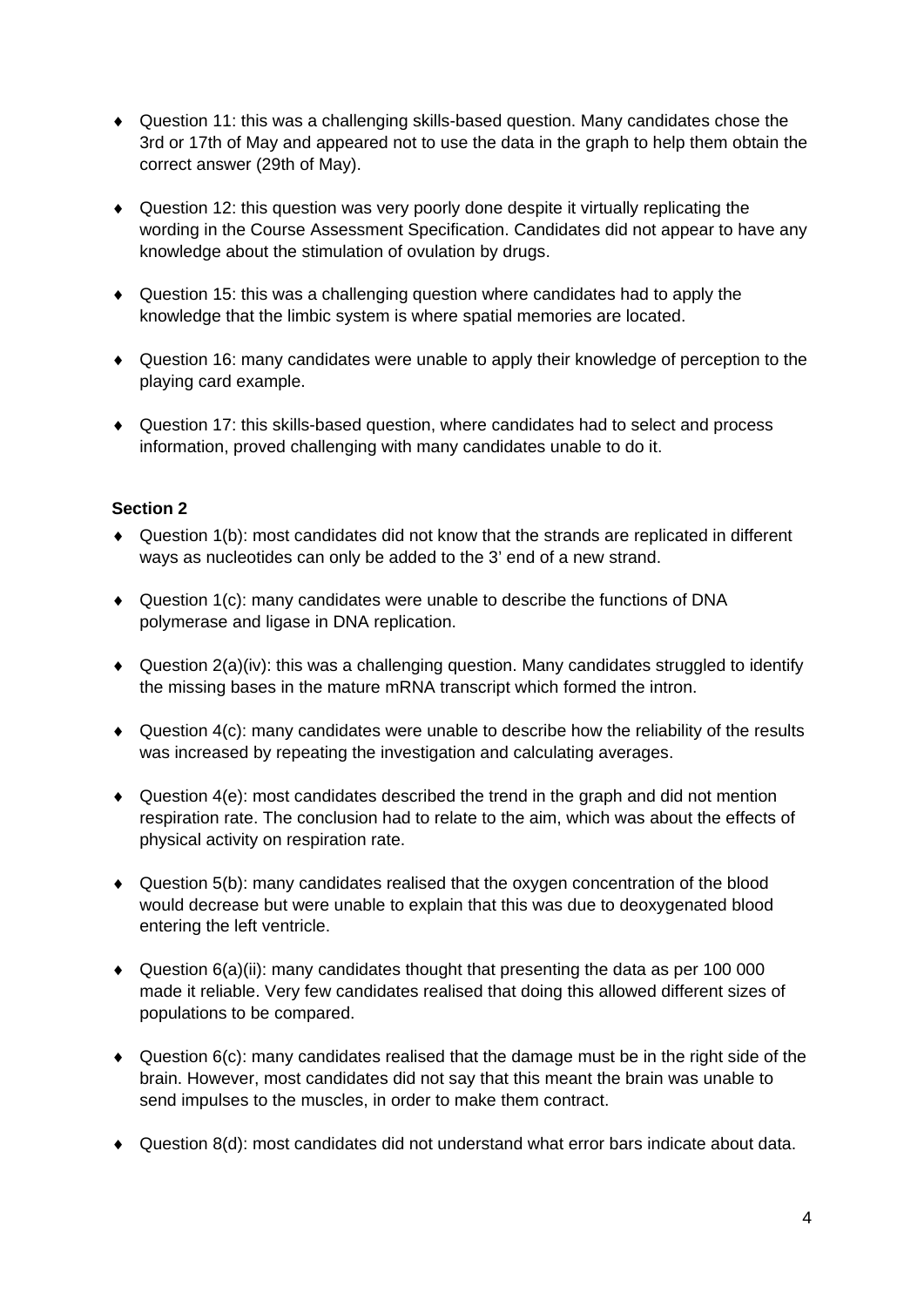- $\blacklozenge$  Question 8(e): most candidates were unaware of the functions of cholesterol in the body and instead described how it builds up in arteries.
- Question 9(b): many candidates did not apply their knowledge of the term 'localisation of function' to the information shown in the diagram.
- Question 9(c): most candidates did not realise that if a task is being described to someone then the auditory or visual areas of the cerebrum must be active.
- $\bullet$  Question 9(d): many candidates did not realise that, when folding a piece of paper, the sensory area of the cerebrum would be active due to touching the paper, while the motor area would be active as it controlled the movement of fingers.
- $\triangleq$  Question 10(d)(ii): many candidates were unable to apply the knowledge that dopamine induces feelings of pleasure to suggest that nicotine may stimulate the release of dopamine.
- $\bullet$  Question 11(d)(i): many candidates did not seem to realise that herd immunity reduces the chances of unprotected people coming into contact with someone who has the disease.
- $\bullet$  Question 11(f): this was a challenging question where candidates had to spot that if the rate of decrease in the number of cases continued then measles would be eliminated before 2020. A minority of candidates spotted this.
- $\triangleq$  Question 12(a)(i): many candidates realised that clonal populations are formed by repeated division of lymphocytes. However, few candidates indicated that this was triggered by the receptors on the lymphocyte combining with antigens on the pathogen.
- $\triangleleft$  Question 12(a)(ii): most candidates described the role of phagocytes in the non-specific immune response rather than the specific immune response.
- Question 12(b): most candidates were able to identify the type of lymphocyte involved in either allergy or the autoimmune response. However, many candidates were unable to describe the failure in terms of the lymphocytes attacking either harmless antigens or self-antigens.

### **Component 2: Assignment**

- Section 5: The analysis section was poorly done. Many candidates did not fully analyse their data. Instead, there was a tendency to give a fairly superficial analysis that failed to identify key figures that supported all the trends and relationships shown. Even when comparing data from two sources, a partial analysis must contain relevant figures from the tables and/or graphs being compared.
- Section 6: Many candidates failed to gain the conclusion mark because they stated a conclusion that either did not answer the aim or was unsupported by the data/information in their report.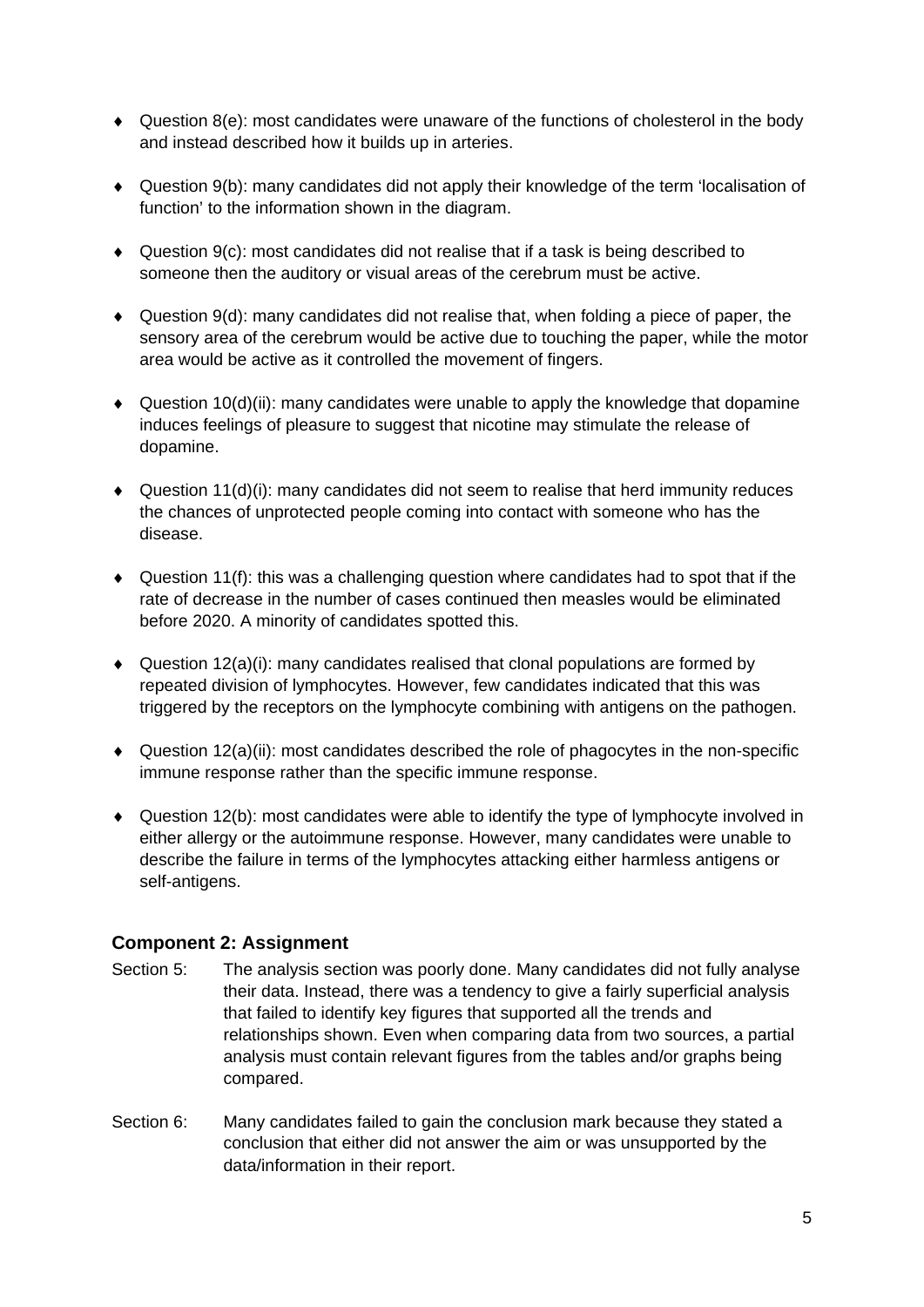Section 7: Many candidates struggled with the evaluation section. There was a tendency to use the terms 'valid', 'reliable' and 'robust' incorrectly, and candidates often muddled these. This meant that they might, for example, give a justification for data being reliable when the justification actually indicated that the data was valid.

# **Section 3: Advice for the preparation of future candidates**

### **Component 1: Question Paper**

Candidates were generally well prepared for the question paper.

Cognisance needs to be taken of the mandatory knowledge that can be assessed in the question paper. The mandatory knowledge is outlined in the Course Assessment Specification.

Although most topics were well taught, there were a number of areas where candidates' knowledge was less than expected. Centres should review their teaching of these areas, which include reproductive hormones and negative feedback, DNA replication, cholesterol function, localisation of brain function, agonists and the specific immune system.

Centres should encourage candidates to carefully read the questions. There were a number of questions where a significant number of candidates did not answer the question that was asked. For example, in question 10(b), candidates often described the breakdown of acetylcholine rather than it attaching to the receptors on the membrane. Similarly, in question 12(b), a large number of candidates described the role of phagocytes in the nonspecific immune response rather than the specific immune response. It is also important that candidates are made aware that, when they are trying to explain the meaning of a term, they cannot simply use that term in their explanation. For example, in question 8(c), many candidates said that to ensure a drug trial was randomised, participants should be randomly selected.

Candidate performance in the skills-based questions was generally good. However, there are a number of areas where candidates could improve. Centres should be aware that labels on graphs must replicate exactly the headings in the data table. When only one axis on a graph starts at zero, entering a common zero at the origin will be marked wrong. Centres should ensure that the importance of error bars in determining the significance of results is taught. Conclusions from the results of an investigation must always refer to the aim of the investigation and not simply be a description of the results obtained.

### **Component 2: Assignment**

It was encouraging to see a real improvement in the quality of the assignments produced this year.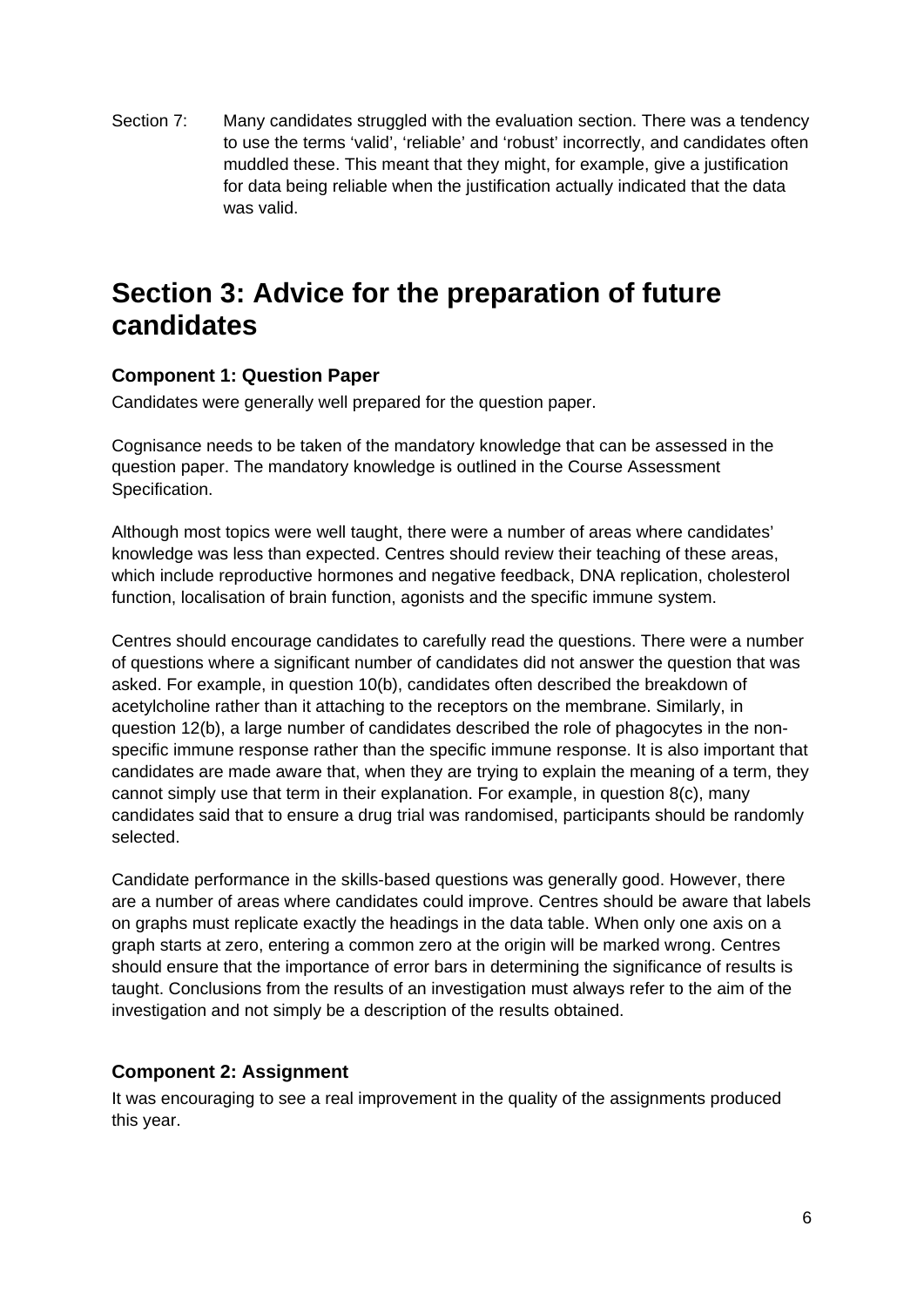Centres are advised to ensure that they are using the Instructions for Candidates and Assignment Marking Instructions to prepare candidates for the assignment.

To gain marks for applying knowledge and understanding of human biology, candidates must provide explanations that are at Higher level. For example, often in assignments on diabetes, much of the information given was at National 5 level and as such could not be awarded marks.

Candidates must include their selected raw data/information in the report. There were still a number of assignments which contained only processed data.

The marking of the processing and presenting data/information section was changed this year, benefitting many candidates. The chosen format must be a graph, table, chart or diagram. If more than one piece of raw data/information had been processed and presented as a graph, table, chart or diagram each piece of processed data was marked separately and candidates were given the best mark obtained.

Candidates should be encouraged to fully analyse data. Candidates should be aware that they must refer to the key points on the X-axis of a graph or the first column of a table while analysing their data.

Candidates should be made aware that any conclusion that is drawn must refer to their aims and be supported by the data/information in the report.

When candidates are evaluating data/information they must use the terms 'valid', 'reliable' and 'robust' correctly.

Full references, for all sources of data used, should be given at the end of the report. There were a significant number of candidates who did not include references at the end of their report.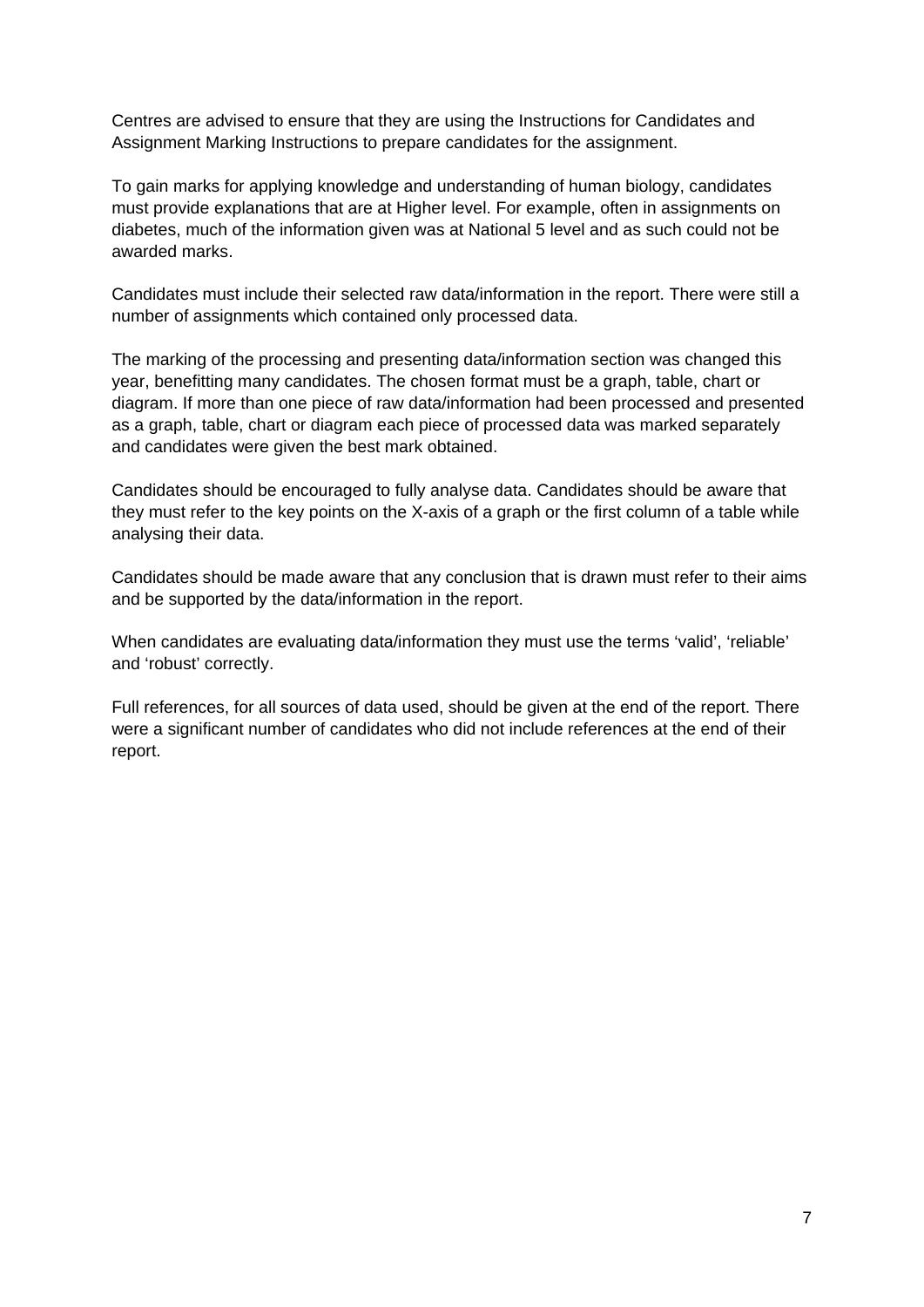# **Grade Boundary and Statistical information:**

# **Statistical information: update on Courses**

| Number of resulted entries in 2015 | 1709 |
|------------------------------------|------|
|                                    |      |
| Number of resulted entries in 2016 | 5991 |

# **Statistical information: Performance of candidates**

## **Distribution of Course awards including grade boundaries**

| Distribution of Course<br>awards | %     | Cum. %                   | Number of candidates | Lowest<br>mark |
|----------------------------------|-------|--------------------------|----------------------|----------------|
| Maximum Mark -                   |       |                          |                      |                |
| $\overline{A}$                   | 20.0% | 20.0%                    | 1201                 | 83             |
| $\overline{B}$                   | 24.0% | 44.0%                    | 1438                 | 70             |
| C                                | 24.6% | 68.6%                    | 1472                 | 58             |
| D                                | 11.5% | 80.1%                    | 689                  | 52             |
| No award                         | 19.9% | $\overline{\phantom{0}}$ | 1191                 | 0              |